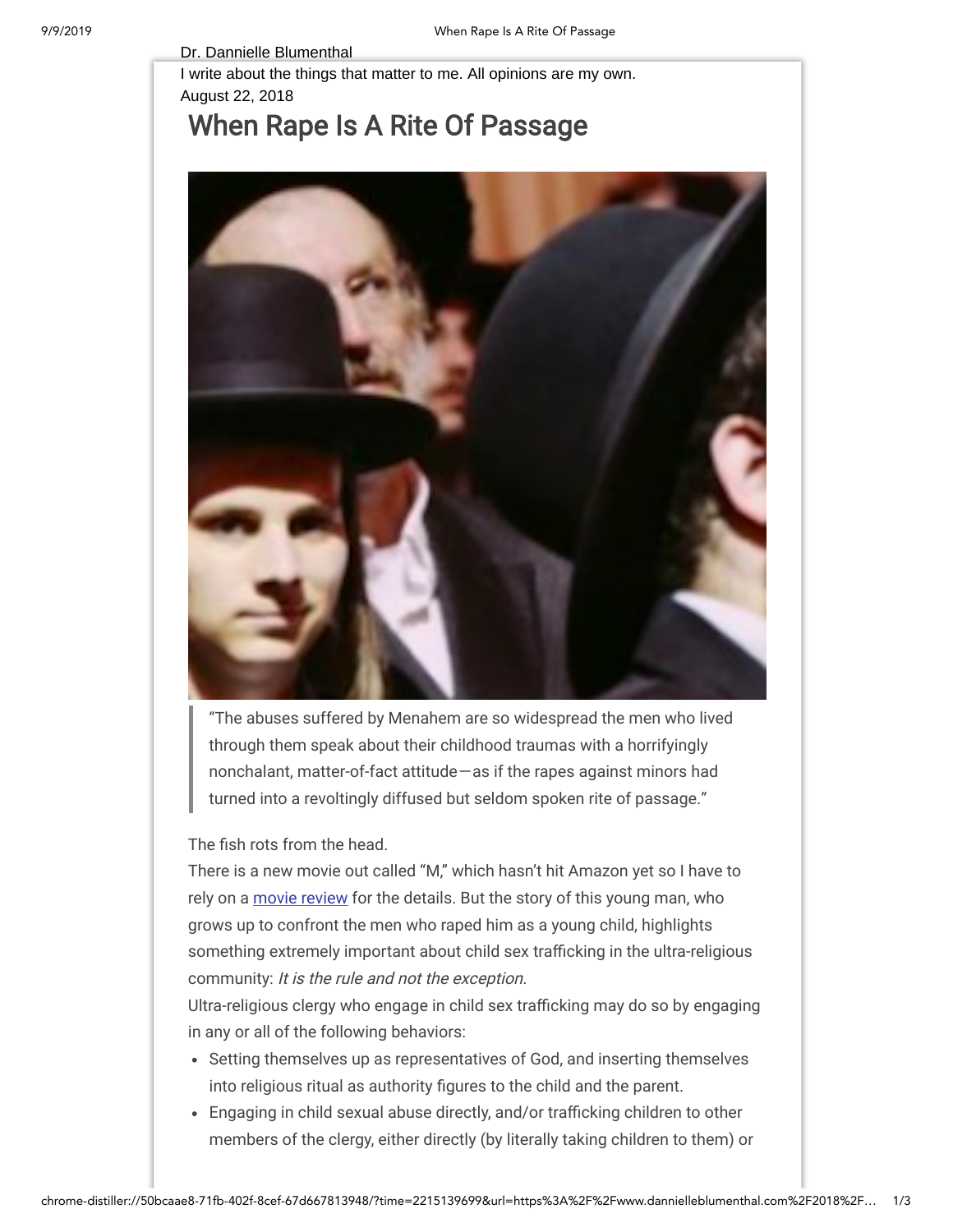## 9/9/2019 When Rape Is A Rite Of Passage

indirectly (by giving known pedophiles jobs around children and maintaining silence to protect their reputations).

- Setting themselves up as go-to figures for victims, then minimizing or denying the crime when victims come to them.
- Perpetuating the crime by threatening or marginalizing victims and their families, as well as failing to notify or adequately cooperate with law enforcement.
- Pretending that child sexual abuse is an isolated crime, and has "nothing to do with our religion," when in fact they have perverted religious practice so as to ensure close proximity between child and adult, e.g. men sleeping in close quarters in yeshiva environments.

The behaviors of the ultra-religious child sex predator/trafficker are particularly odious and crazy-making for the child because they the child's natural spirituality by assaulting them using the accoutrements of religion. In the case of "M," the rapes took place inside synagogue, and now he cannot go there anymore.

The crazy-making actions of the pedophile go so far as to include assaulting the child regularly even as he or she claims to be protecting the child from a dangerous, even predatory world.

Members of ultra-religious sects who sodomize young boys for whom rape becomes "a rite of passage" are the lowest scum of the earth, yet they help themselves freely to the fruits of religious reverence by those who are more secular in nature. Typically they live off the hardworking community in some way, taking advantage of state welfare benefits and dodging the military service that is required of everybody else.

The suffering of Menahem Lang, the "M" of whom the documentary speaks, is the suffering of innumerable other children and adults who must carry with them this "rite of passage" for a lifetime. How many cases of suicide, drug addiction, mental illness and prostitution can be ascribed to surviving child sex trafficking in an ultra-religious community, Jewish or [Catholic](https://www.nytimes.com/2018/08/14/us/catholic-church-sex-abuse-pennsylvania.html) or Muslim or otherwise?

For the Jewish people, this is nothing less than another Holocaust, and it is a Holocaust wrapped in a Torah scroll.

The Jewish New Year is coming. But we have turned our own communities into Sodom and Gomorrah.

How can we look at ourselves in the mirror?

Menahem Lang, the star of this documentary, drives around the Bnei Brak section of Israel with the filmmaker, as he "grapples with the memory of the countless rapes he suffered as a kid by the hands of Orthodox Jews living therein."